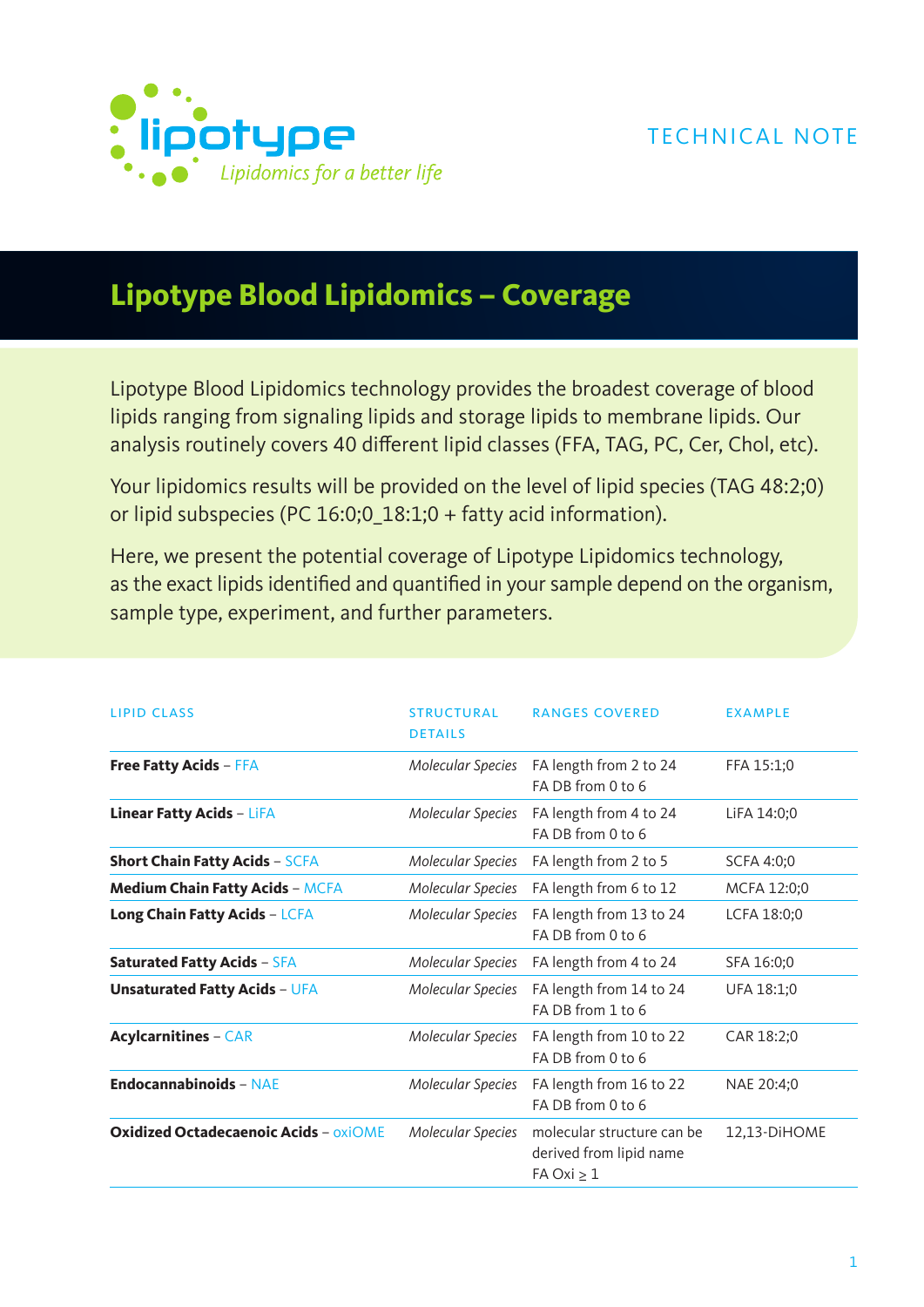| <b>Oxidized Octadecadienoic Acids - oxiODE</b> Molecular Species |                   | molecular structure can be<br>derived from lipid name<br>$FA Oxi \geq 1$ | 13-HpODE          |
|------------------------------------------------------------------|-------------------|--------------------------------------------------------------------------|-------------------|
| <b>Prostaglandins - Pgd</b>                                      | Molecular Species | molecular structure can be<br>derived from lipid name<br>$FA Oxi \geq 1$ | PGB <sub>2</sub>  |
| Leukotrienes - LT                                                | Molecular Species | molecular structure can be<br>derived from lipid name<br>$FA Oxi \geq 1$ | LTB4              |
| <b>Thromboxanes - TX</b>                                         | Molecular Species | molecular structure can be<br>derived from lipid name<br>$FA Oxi \geq 1$ | TXB <sub>2</sub>  |
| Lipoxins $-$ LX                                                  | Molecular Species | molecular structure can be<br>derived from lipid name<br>$FA Oxi \geq 1$ | LXA4              |
| <b>Isoprostanes - IsoP</b>                                       | Molecular Species | molecular structure can be<br>derived from lipid name<br>FA Oxi $\geq 1$ | 8-iso-PGF1a       |
| <b>Oxidized Eicosatrienoic Acids - OXIETrE</b>                   | Molecular Species | molecular structure can be<br>derived from lipid name<br>$FA Oxi \geq 1$ | 8-HETrE           |
| <b>Oxidized Eicosatetraenoic Acids - OXIETE</b>                  | Molecular Species | molecular structure can be<br>derived from lipid name<br>$FA Oxi \geq 1$ | 5-oxo-ETE         |
| <b>Oxidized Eicosapentaenoic Acids - OXIEPE</b>                  | Molecular Species | molecular structure can be<br>derived from lipid name<br>FA Oxi $\geq 1$ | 18-HEPE           |
| <b>Maresins - MaR</b>                                            | Molecular Species | molecular structure can be<br>derived from lipid name<br>$FA Oxi \geq 1$ | Maresin 1         |
| <b>Resolvin Ds</b> – $RvD$                                       | Molecular Species | molecular structure can be<br>derived from lipid name<br>$FA Oxi \geq 1$ | Resolvin D5       |
| <b>Protectins - PD</b>                                           | Molecular Species | molecular structure can be<br>derived from lipid name<br>$FA Oxi \geq 1$ | NPD-1             |
| Oxidized Docosapentaenoic Acids -<br>oxiDPA                      | Molecular Species | molecular structure can be<br>derived from lipid name<br>FA Oxi $\geq 1$ | 7,8-DIHDPA        |
| <b>Oxidized Docosahexaenoic Acids -</b><br>oxiDHA                | Molecular Species | molecular structure can be<br>derived from lipid name<br>FA Oxi $\geq 1$ | 16-HDHA           |
| Triacylglycerol - TAG                                            | <b>Species</b>    | Total length from 30 to 78<br>Total DB from 0 to 18                      | TAG 48:2;0        |
| <b>Diacylglycerol - DAG</b>                                      | Subspecies        | FA length from 10 to 26<br>FA DB from 0 to 6                             | DAG 18:2;0_20:0:0 |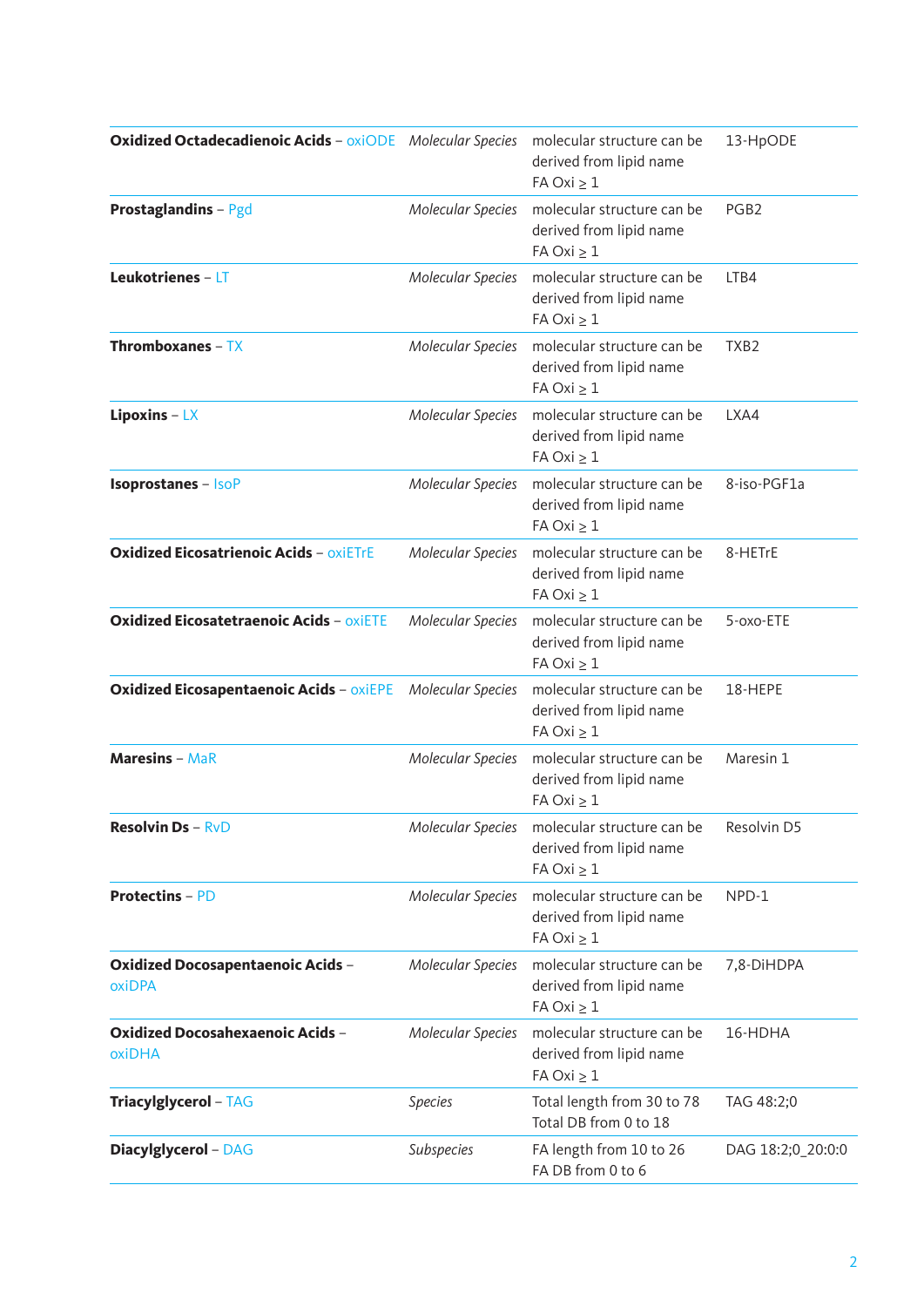| Phosphatidylcholine - PC            | Subspecies     | FA length from 10 to 26<br>FA DB from 0 to 6                               | PC 16:0;0_18:1;0      |
|-------------------------------------|----------------|----------------------------------------------------------------------------|-----------------------|
| Phosphatidylethanolamine - PE       | Subspecies     | FA length from 10 to 26<br>FA DB from 0 to 6                               | PE 16:0;0_18:1;0      |
| Phosphatidylinositol - PI           | Subspecies     | FA length from 10 to 26<br>FA DB from 0 to 6                               | PI 16:0;0_18:1;0      |
| Lyso-phosphatidylcholine - LPC      | <b>Species</b> | Total length from 10 to 26<br>Total DB from 0 to 6                         | LPC 18:2;0            |
| Lyso-phosphatidylethanolamine - LPE | <b>Species</b> | Total length from 10 to 26<br>Total DB from 0 to 6                         | LPE 18:2;0            |
| <b>Ether-linked PC - PC O-</b>      | Subspecies     | FA length from 10 to 26<br>FA DB from 0 to 6                               | PC<br>O-18:1;0/22:5;0 |
| <b>Ether-linked PE - PE O-</b>      | Subspecies     | FA length from 10 to 26<br>FA DB from 0 to 6                               | PE O-18:1;0/22:5;0    |
| Ether-linked LPC - LPC O-           | <b>Species</b> | Total length from 10 to 26<br>Total DB from 0 to 6                         | LPC O-20:2;0          |
| <b>Ether-linked LPE - LPE O-</b>    | <b>Species</b> | Total length from 10 to 26<br>Total DB from 0 to 6                         | LPE O-20:2;0          |
| Ceramide - Cer                      | <b>Species</b> | Total length from 30 to 46<br>Total DB from 0 to 2<br>Total OH from 2 to 4 | Cer 36:1;2            |
| Hexosylceramide - HexCer            | <b>Species</b> | Total length from 30 to 46<br>Total DB from 0 to 2<br>Total OH from 2 to 4 | HexCer 36:1;2         |
| Sphingomyelin - SM                  | <b>Species</b> | Total length from 30 to 46<br>Total DB from 0 to 2<br>Total OH from 2 to 4 | SM 34:2;2             |
| <b>Cholesterol - Chol</b>           | Class          |                                                                            | Chol                  |
| <b>Cholesterol esters - CE</b>      | <b>Species</b> | Total length from 10 to 26<br>Total DB from 0 to 6                         | CE 18:2;0             |

#### **Abbreviations**

**FA** = fatty acid, **DB** = double bonds, **OH** = hydroxyl groups, **Oxi** = oxygen containing substituents

## **Lipid species**

Lipid species are annotated according to their molecular composition as follows: **CLASS** <sum of carbon atoms>:<sum of DB>;<sum of OH>

For example, PI 34:1;0 denotes phosphatidylinositol with a total length of its fatty acids equal to 34 carbon atoms, total number of double bonds in its fatty acids equal to 1 and 0 hydroxylations. In case of sphingolipids, SM 34:1;2 denotes a sphingomyelin species with a total of 34 carbon atoms, 1 double bond, and 2 hydroxyl groups in the ceramide backbone.